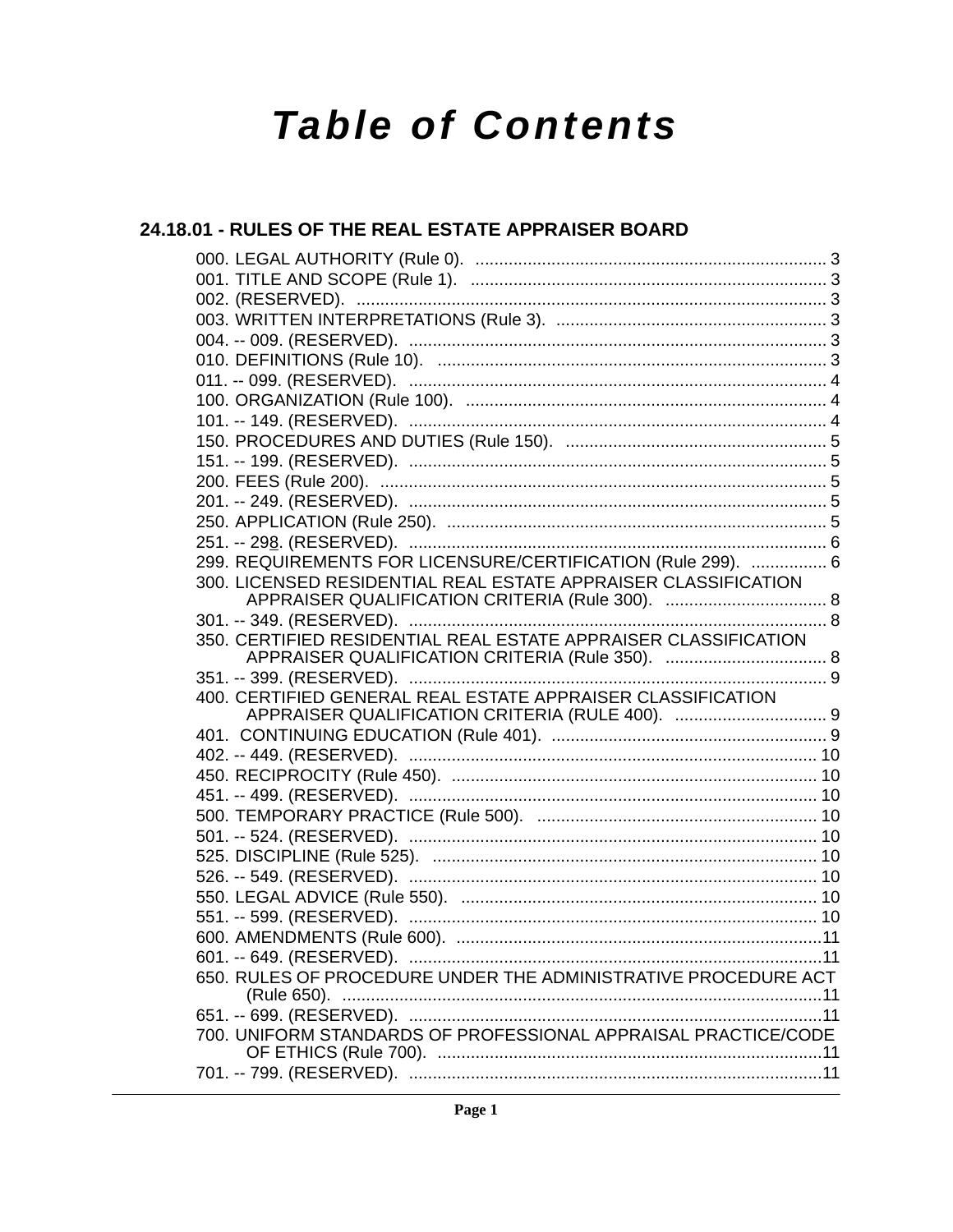*Table of Contents (cont'd)*

| 800. RULE MAKING HISTORY PRIOR TO JULY, 1993 (Rule 800). 11 |  |
|-------------------------------------------------------------|--|
|                                                             |  |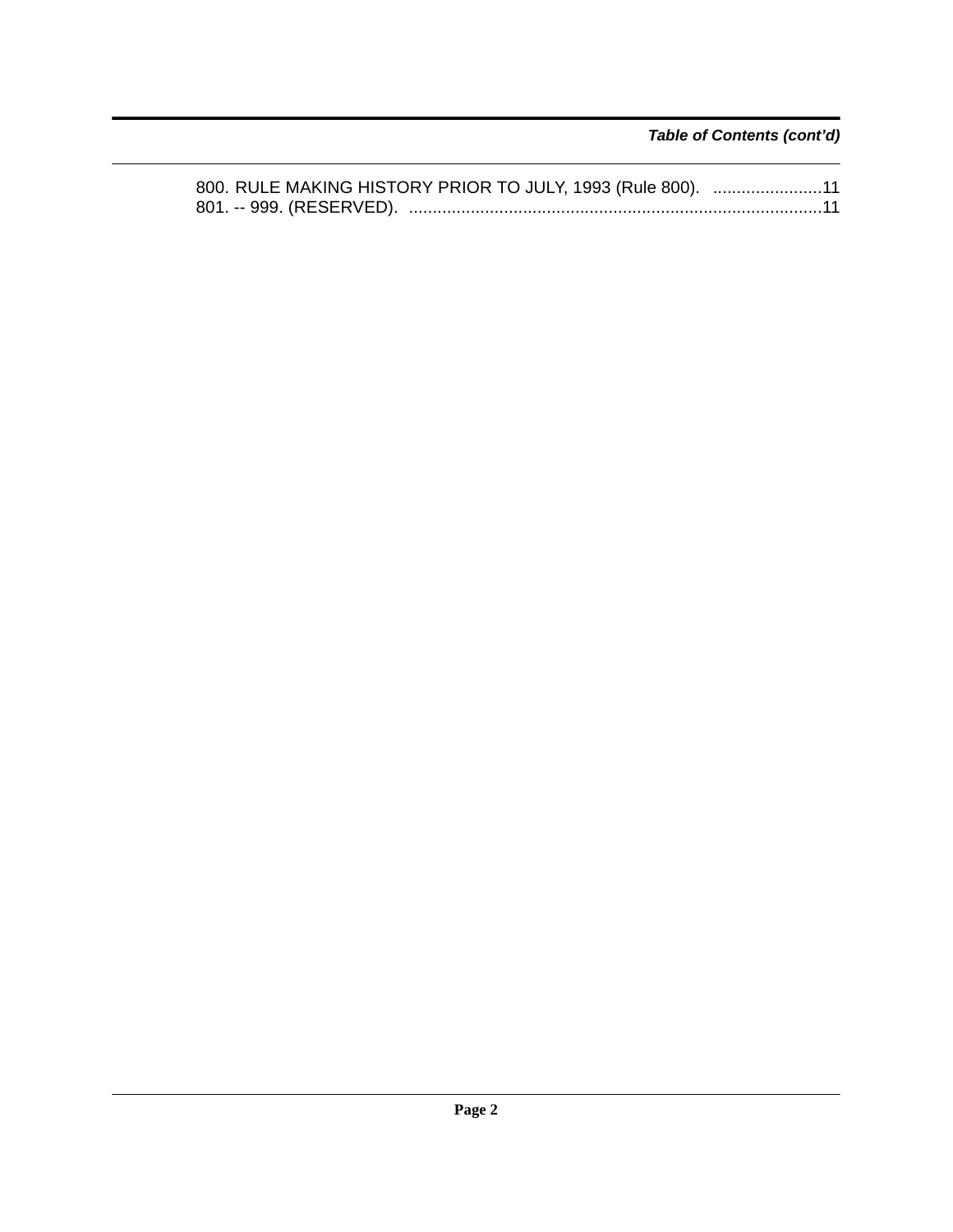#### **IDAPA 24 TITLE 18 Chapter 01**

### **24.18.01 - RULES OF THE REAL ESTATE APPRAISER BOARD**

#### <span id="page-2-1"></span><span id="page-2-0"></span>**000. LEGAL AUTHORITY (Rule 0).**

These rules are hereby prescribed and established pursuant to the authority vested in the Real Estate Appraiser Board by the provisions of Section 54-4106, Idaho Code. (7-1-93)

#### <span id="page-2-2"></span>**001. TITLE AND SCOPE (Rule 1).**

These rules shall be cited as IDAPA 24.18.01, " Rules of the Real Estate Appraiser Board". (7-1-97)

#### <span id="page-2-3"></span>**002. (RESERVED).**

#### <span id="page-2-4"></span>**003. WRITTEN INTERPRETATIONS (Rule 3).**

The board may have written statements which pertain to the interpretation of the rules of this chapter. Such interpretations, if any, are available for public inspection and copying at cost in the main office of the Bureau of Occupational Licenses. (7-1-93)

#### <span id="page-2-5"></span>**004. -- 009. (RESERVED).**

#### <span id="page-2-6"></span>**010. DEFINITIONS (Rule 10).**

The definitions numbered one through twelve  $(1-12)$ , appearing at Section 54-4104 of the Idaho Code are incorporated herein by reference as if set forth in full.  $(7-1-93)$ incorporated herein by reference as if set forth in full.

Advisory Committee. A committee of state certified or licensed real estate appraisers appointed by the board to provide technical assistance relating to real estate appraisal standards and real estate appraiser experience, education and examination requirements that are appropriate for each classification of state certified or licensed real estate appraiser. (7-1-93)

02. Appraisal Foundation. The Appraisal Foundation means the Appraisal Foundation established on November 30, 1987, as a not-for-profit corporation under the laws of Illinois. (7-1-97)

03. Appraiser Qualifications Board. Appraiser Qualifications Board of the Appraisal Foundation es the qualifications criteria for licensing, certification and recertification of appraisers. (7-1-97) establishes the qualifications criteria for licensing, certification and recertification of appraisers.

04. Appraisal Standards Board. The Appraisal Standards Board of the Appraisal Foundation develops, publishes, interprets and amends the Uniform Standards of Professional Appraisal Practice (USPAP) on behalf of appraisers and users of appraisal services. (7-1-97) appraisers and users of appraisal services.

05. Bureau. The Bureau of Occupational Licenses, Department of Self-Governing Agencies as established by Section 67-2601, Idaho Code. (7-1-93)

06. Chief. The Bureau Chief of the Bureau of Occupational Licenses as established by Section 67- 2602, Idaho Code. (7-1-93)

07. Classroom Hour. Fifty (50) minutes out of each sixty (60) minute hour. (7-1-93)

08. Field Real Estate Appraisal Experience. Personal inspections of real property, assembly and analysis of relevant facts, and, by the use of reason and the exercise of judgement, formation of objective opinions as to the market or other value of such properties or interests therein and preparation of written appraisal reports or other memoranda showing data, reasoning, and conclusion. Professional responsibility for the valuation function is essential. (7-1-93)  $e$ ssential.  $(7-1-93)$ 

09. FIRREA. Title XI, Financial Institutions Reform, Recovery and Enforcement Act of 1989 was designed to ensure that more reliable appraisals are rendered in connection with federally related transactions.

(7-1-93)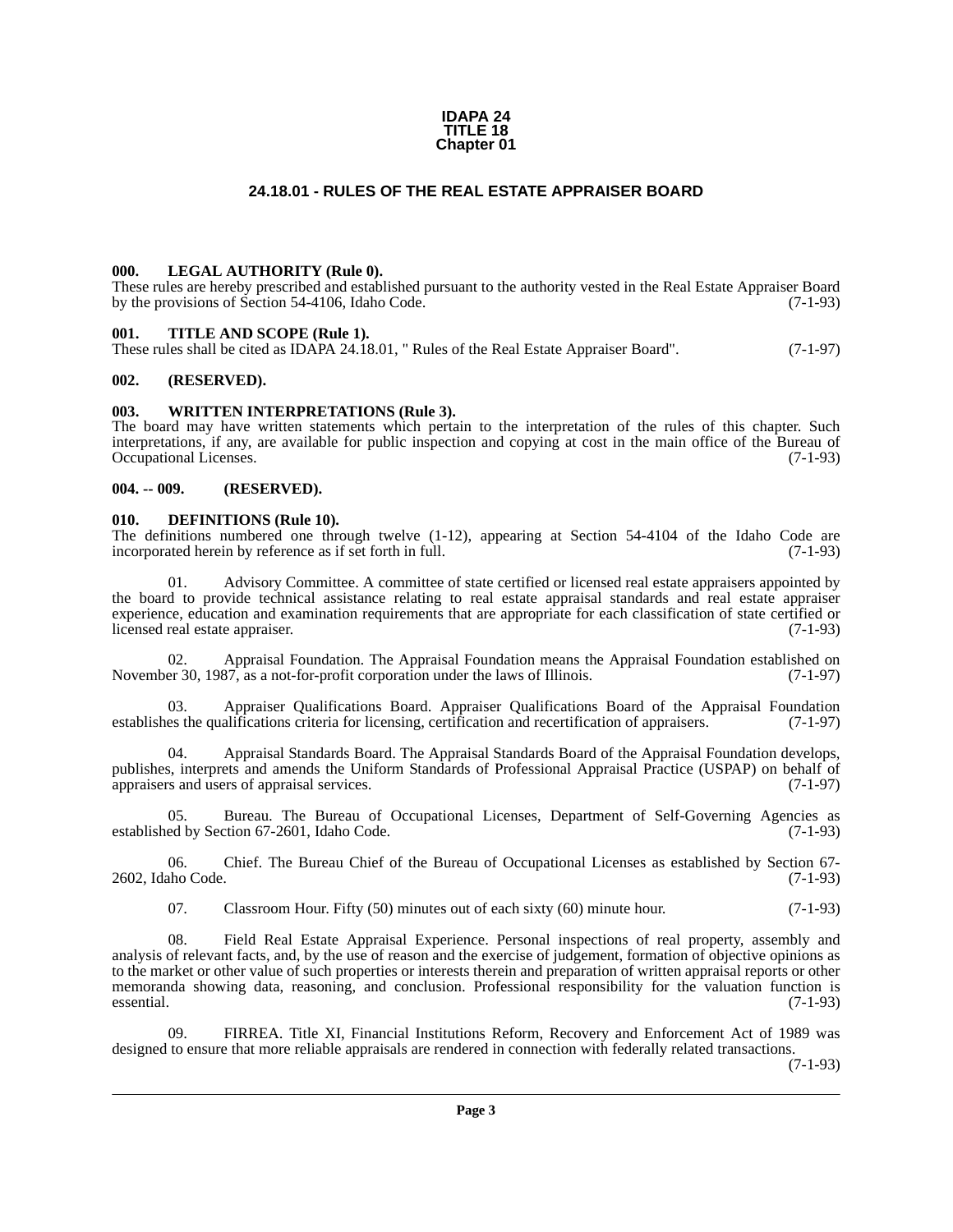10. Nationally Recognized Appraisal Organization. An appraisal organization which is a member of raisal Foundation. (7-1-93) The Appraisal Foundation.

11. Real Estate. In addition to the previous definition in Section 54-4104(7), Idaho Code will also mean fied parcel or tract of land, including improvements, if any. (7-1-93) an identified parcel or tract of land, including improvements, if any.

12. Real Property. In addition to the previous definition in Section 54-4104(8), Idaho Code will also e or more defined interests, benefits, or rights inherent in the ownership of real estate. (7-1-93) mean one or more defined interests, benefits, or rights inherent in the ownership of real estate.

13. Residential Unit. Real estate with a current highest and best use of a residential nature. (7-1-93)

14. Specialized Appraisal Services. Services which include situations in which an appraiser is employed or retained to provide appraisal services that do not fall within the defined term "appraisal assignments". Specialized appraisal services relate to the employer's or client's individual needs or investment objectives and commonly include specialized marketing and financing studies as well as analysis, opinions, and conclusions rendered in connection with activities such as real estate brokerage, mortgage banking, and real estate counseling, including real estate tax counseling. including real estate tax counseling.

15. Uniform Standards of Professional Appraisal Practice. Those uniform standards adopted by the Appraisal Foundation's Appraisal Standards Board. These standards may be altered, amended, interpreted, supplemented, or repealed by the Appraisal Standards Board (ASB) from time to time. (7-1-97) supplemented, or repealed by the Appraisal Standards Board  $(ASB)$  from time to time.

#### <span id="page-3-0"></span>**011. -- 099. (RESERVED).**

#### <span id="page-3-1"></span>**100. ORGANIZATION (Rule 100).**

01. Board Name. In accordance with Idaho Statutes, the name of this Board shall be the Idaho Real Estate Appraiser Board, hereafter called the Board. Whenever reference is made to "Law", the same shall refer to the Laws of the state of Idaho.

02. Organization Of Board. At the first meeting of each year, the Board shall organize and elect from its members a Chairman, Vice Chairman, and Secretary who shall assume the duties of their respective offices immediately upon such selection.

03. Board Members And Duties. (7-1-93)

a. Chairman - The Chairman shall be a voting member of the Board, and when present preside at all meetings, appoint with the consent of the Board all committees, and shall otherwise perform all duties pertaining to the office of Chairman. The Chairman shall be an ex-officio member of all committees. (7-1-93) the office of Chairman. The Chairman shall be an ex-officio member of all committees.

b. Vice-Chairman - The Vice Chairman shall, in the absence or incapacity of the Chairman, exercise the duties and possess all the powers of the Chairman. (7-1-93)

c. Secretary - The Secretary of the Board shall keep an accurate record of the proceedings at the meetings of the Board, he/she shall cause a copy of the minutes of the previous meeting to be sent to all members of the Board at least fifteen (15) days prior to the next regular meeting of the Board, he/she shall receive correspondence directed to the Board, and he/she shall cause answers to be written in behalf of the Board. (7-1-93)

Executive Secretary - The Chief of the Bureau of Occupational Licenses shall be the acting Executive Secretary of the Board and all records of the Board shall be in the charge of the Executive Secretary. The office of the Executive Secretary shall provide such clerical assistance as may be required by the Board. He shall be an advisor to the Board, without membership status. (7-1-97) an advisor to the Board, without membership status.

### <span id="page-3-2"></span>**101. -- 149. (RESERVED).**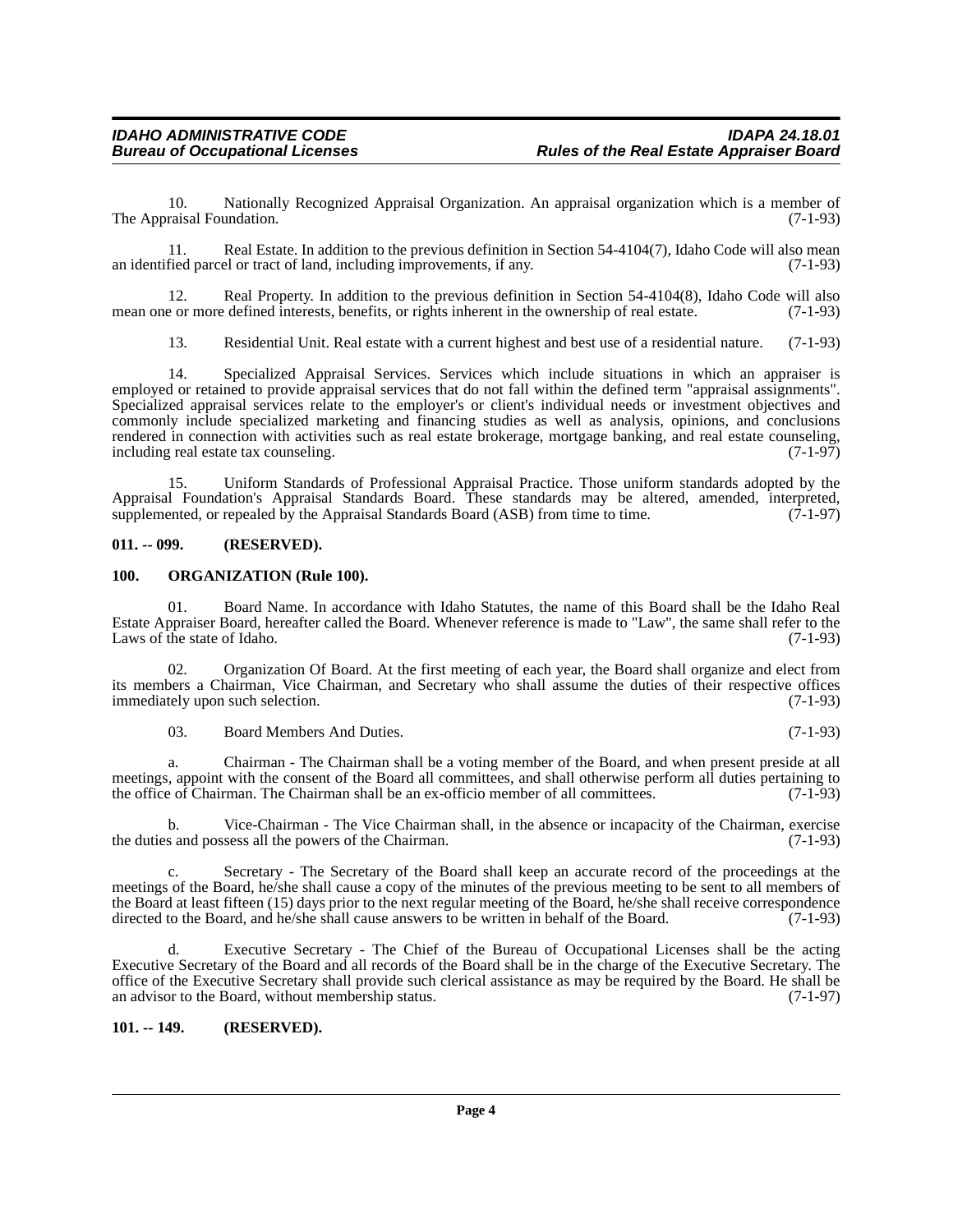#### <span id="page-4-0"></span>**150. PROCEDURES AND DUTIES (Rule 150).**

01. Meetings. The Board shall meet at least four (4) times annually and at such other times as requested oard or its chairman. by the Board or its chairman.

02. Voting - A Quorum Shall Be Three (3) Board Members. A majority vote of the quorum present considered the action of the Board as a whole. (7-1-97) shall be considered the action of the Board as a whole.

#### <span id="page-4-1"></span>**151. -- 199. (RESERVED).**

#### <span id="page-4-2"></span>**200. FEES (Rule 200).**

|                    |                                 | Fees are established in accord with Section 54-4113, Idaho Code as follows:                          | $(7-1-93)$ |
|--------------------|---------------------------------|------------------------------------------------------------------------------------------------------|------------|
|                    | 01.                             | Application. Application for qualification - two hundred dollars (\$200).                            | $(7-1-93)$ |
|                    | 02.                             | Original Certification/License. Original Certification/License - one hundred dollars (\$100*).       | $(7-1-93)$ |
|                    | 03.                             | Certification/License Renewal. Certification/License renewal - two hundred dollars (\$200).          | $(7-1-97)$ |
| dollars $(\$25)$ . | 04.                             | Reinstatement. Reinstatement fees are as provided in Section 67-2614, Idaho Code - twenty-five       | $(7-1-93)$ |
|                    | 05.                             | Duplicate Certificate/License. Duplicate Certificate/License - twenty-five dollars (\$25).           | $(7-1-93)$ |
|                    | 06.                             | History Record. History record - twenty-five dollars (\$25).                                         | $(7-1-93)$ |
|                    | 07.                             | Application For Reciprocity. Application for reciprocity - two hundred dollars (\$200).              | $(7-1-93)$ |
|                    | 08.<br>hundred dollars (\$100). | Original Certification/License Via Reciprocity. Original Certification/License via reciprocity - one | $(7-1-93)$ |
|                    | 09.                             | Temporary Permit. Temporary permit - one hundred dollars (\$100).                                    | $(7-1-93)$ |
|                    |                                 |                                                                                                      |            |

10. Examination And Reexamination Fees. Examination and Reexamination fees will be calculated based on the actual cost of the examination. Successful applicants will be notified of the fees at the time they are scheduled for examination.

11. Fees Are Non-Refundable. Fees are non-refundable. (7-1-93)

12. Fees Followed By \* Means. Proposed fees for these categories marked with an asterisk include an estimated twenty five dollars (\$25) to be submitted by the state to federal government. Title XI, Section 1109 requires each state to submit a roster listing of state certified/licensed appraisers to the Appraiser Subcommittee "no less than annually". The state is also required to collect from such individuals who perform appraisals in federally related transactions an annual registry fee of "not more than twenty five dollars  $(\$25)$ ", such fees to be transmitted by the state to the federal government on an annual basis. state to the federal government on an annual basis.

### <span id="page-4-3"></span>**201. -- 249. (RESERVED).**

### <span id="page-4-4"></span>**250. APPLICATION (Rule 250).**

01. Filing Application With Supporting Documents And Fees. Any person desiring to apply for certification/licensure must submit a completed application with required supporting documents and appropriate fees to the Bureau of Occupational Licenses at its official address. After the qualifications have been reviewed/verified and approved by the Board, the applicant will receive the pre-approved examination application and must submit the appropriate fees to the examining entity.  $(7-1-97)$ appropriate fees to the examining entity.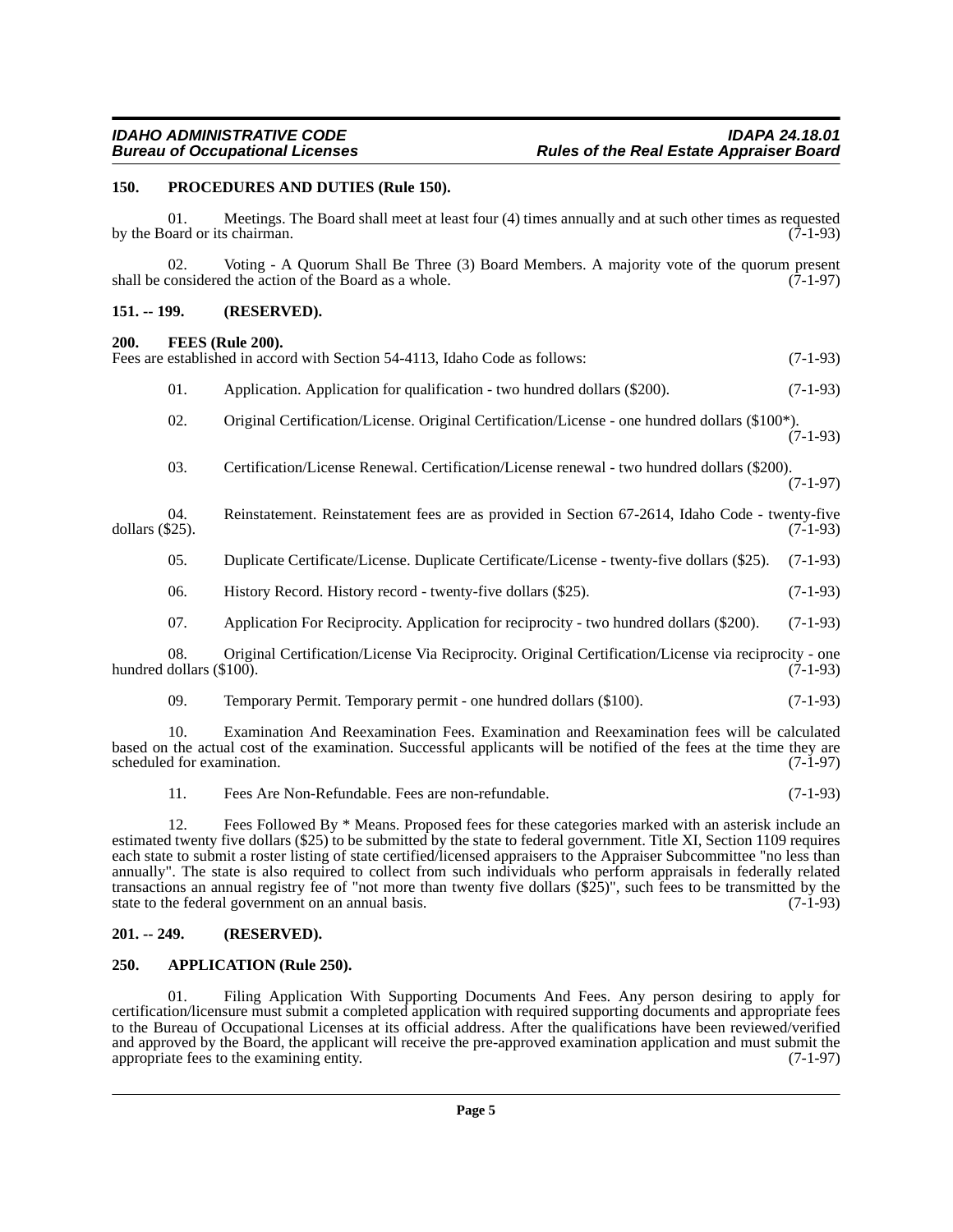02. Application Deadline Date. Completed applications must be received by the Executive Secretary at least thirty (30) days prior to the next scheduled board meeting in order to be reviewed by the Board. Applications received less than thirty (30) days in advance will be held until a subsequent meeting. (7-1-97) received less than thirty (30) days in advance will be held until a subsequent meeting.

03. Eligibility For Examination. The qualified applicant will be assigned to the first available tion subsequent to determination of eligibility.  $(7-1-97)$ examination subsequent to determination of eligibility.

#### <span id="page-5-0"></span>**251. -- 298. (RESERVED).**

#### <span id="page-5-1"></span>**299. REQUIREMENTS FOR LICENSURE/CERTIFICATION (Rule 299).**

All applicants for licensure/certification in any real estate appraiser classification must meet the following requirements in addition to those requirements set forth in Sections 300, 350, and 400 below. (7-1-97) requirements in addition to those requirements set forth in Sections 300, 350, and 400 below.

01. Examination. Successful completion of an examination approved by the Board pursuant to the es of the Appraisal Foundation. (7-1-97) guidelines of the Appraisal Foundation.

a. Credit toward the classroom hour requirement may only be granted where the length of the educational offering is at least fifteen (15) hours, and the individual successfully completes an examination pertinent to the educational offering. (7-1-97) to the educational offering.

| b.   | Credit for the classroom hour requirement may be obtained from the following: | $(7-1-97)$ |
|------|-------------------------------------------------------------------------------|------------|
| i.   | Colleges or Universities.                                                     | $(7-1-97)$ |
| ii.  | Community or Junior Colleges.                                                 | $(7-1-97)$ |
| iii. | Any member of the Appraisal Foundation.                                       | $(7-1-97)$ |
| iv.  | State or Federal Agencies or Commissions.                                     | $(7-1-97)$ |
| V.   | Other providers approved by the Board.                                        | $(7-1-97)$ |

c. Only those courses completed preceding the date of application will be accepted for meeting educational requirements.

d. Course credits which are obtained from the course provider by challenge examination without the course will not be accepted. (3-18-99) attending the course will not be accepted.

e. Various appraisal courses may be credited toward the classroom hour education requirement. Applicants must demonstrate that their education involved coverage of all topics listed below. Licensed Residential and Certified Residential must include emphasis in one (1) to four (4) unit residential properties; Certified General must include emphasis in nonresidential properties.  $(7-1-97)$ must include emphasis in nonresidential properties.

| $\mathbf{i}$ . | Influences on Real Estate Value.   | $(7-1-97)$ |
|----------------|------------------------------------|------------|
| ii.            | Legal Considerations in Appraisal. | $(7-1-97)$ |
| iii.           | Types of Value.                    | $(7-1-97)$ |
| iv.            | Economic Principles.               | $(7-1-97)$ |
| V.             | Real Estate Markets and Analysis.  | $(7-1-97)$ |
| vi.            | <b>Valuation Process.</b>          | $(7-1-97)$ |
|                |                                    |            |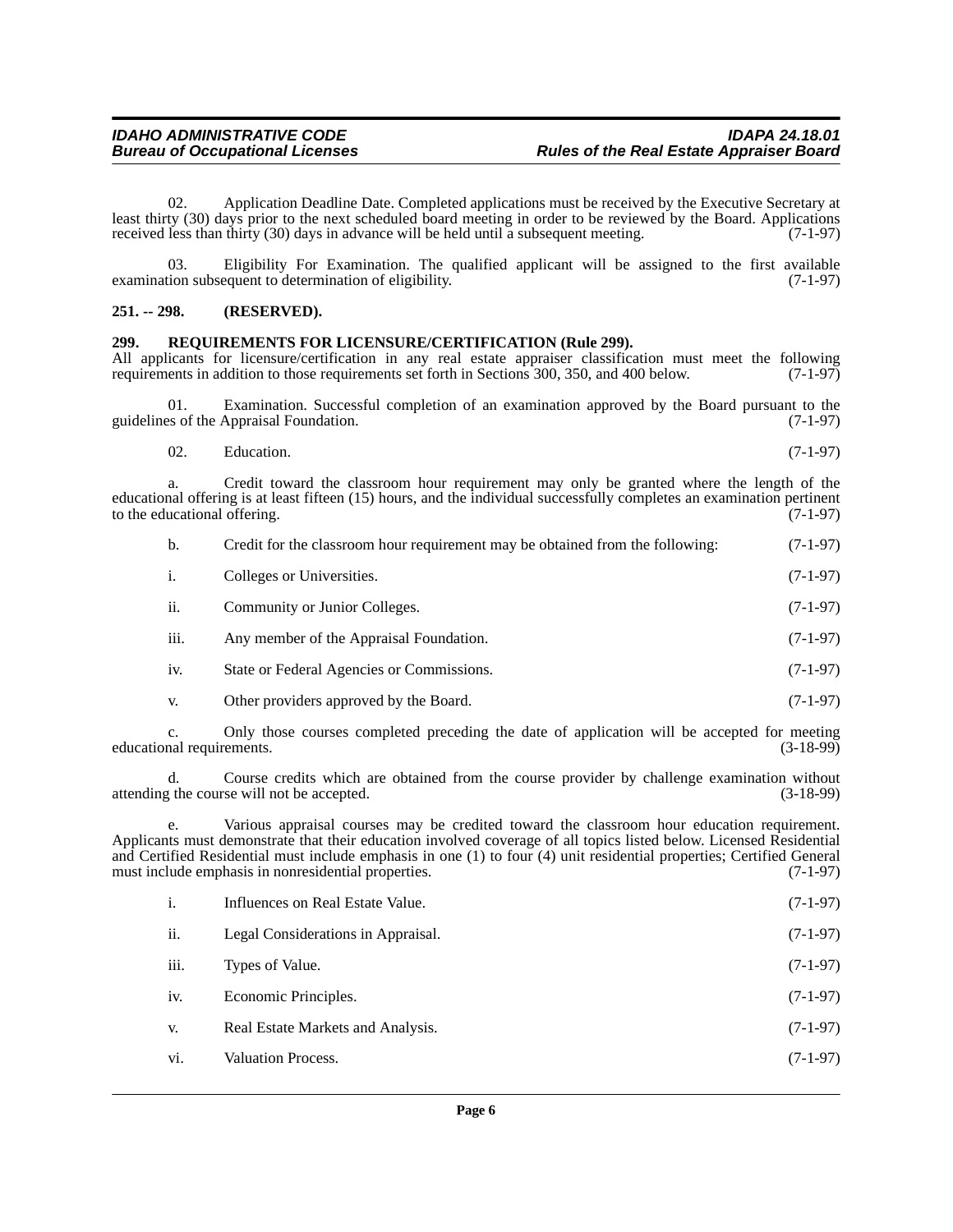| vii.  | Property Description.           | $(7-1-97)$ |
|-------|---------------------------------|------------|
| vii.  | Highest and Best Use Analysis.  | $(7-1-97)$ |
| ix.   | Appraisal Statistical Concepts. | $(7-1-97)$ |
| X.    | Sales Comparison Approach.      | $(7-1-97)$ |
| xii.  | Site Value.                     | $(7-1-97)$ |
| xiii. | Cost Approach.                  | $(7-1-97)$ |
| xiv.  | Income Approach.                | $(7-1-97)$ |
| XV.   | Valuation of Partial Interests. | $(7-1-97)$ |
| xvi.  | Appraisal Standards and Ethics. | $(7-1-97)$ |

f. Advanced courses will be those courses for which an introductory or basic course is required. Typically classes titled "Introductory," "Basic," or "Principles" will not be accepted for advanced requirements.

(7-1-97)

| 03. | Experience. | $(7-1-97)$ |
|-----|-------------|------------|
|     |             |            |

a. The work product claimed for experience credit must be in conformity with the Uniform Standards of Professional Appraisal Practice or shall be in compliance with generally accepted standards which were in effect at the time those appraisals were prepared.

b. A year of experience is equal to a minimum of one thousand (1,000) hours worked during a consecutive twelve (12) month period. Regardless of the number of experience hours submitted or obtained during any twelve (12) month period, no more than one thousand (1,000) of those hours may be credited to meet this requirement. Hours obtained in excess of one thousand (1,000) hours during any consecutive twelve (12) month period may not be credited or carried over into the next twelve (12) month period. (7-1-97)

c. Only experience gained during the five (5) years preceding application will be considered for evaluation.  $(7-1-97)$ 

d. Acceptable non field appraisal experience includes, but is not limited to the following: Fee and Staff appraisal analysis, tax appraisal, appraisal analysis, review appraisal, real estate counseling, highest and best use analysis, and feasibility analysis/study.

An appraiser applying for certification/licensure must verify his completion of the required experience via affidavit, under oath subject to penalty of perjury, and notarized on a form provided by the Board.

(7-1-97)

i. To demonstrate experience the Board requires submission of a log which details hours claimed for experience credit. (7-1-97)

ii. The Board reserves the right to contact an employer for confirmation of length and extent of ce claimed. This may require an employer to submit appraisal reports and/or an affidavit. (7-1-97) experience claimed. This may require an employer to submit appraisal reports and/or an affidavit.

iii. The Board may request submission of written reports or file memoranda which substantiate an <br>
(7-1-97) applicant's claim for experience credit.

Ad valorem tax appraisers who demonstrate that they use techniques to value properties similar to those used by appraisers and effectively use the process as defined in Subsection 010.10, Field Real Estate Appraisal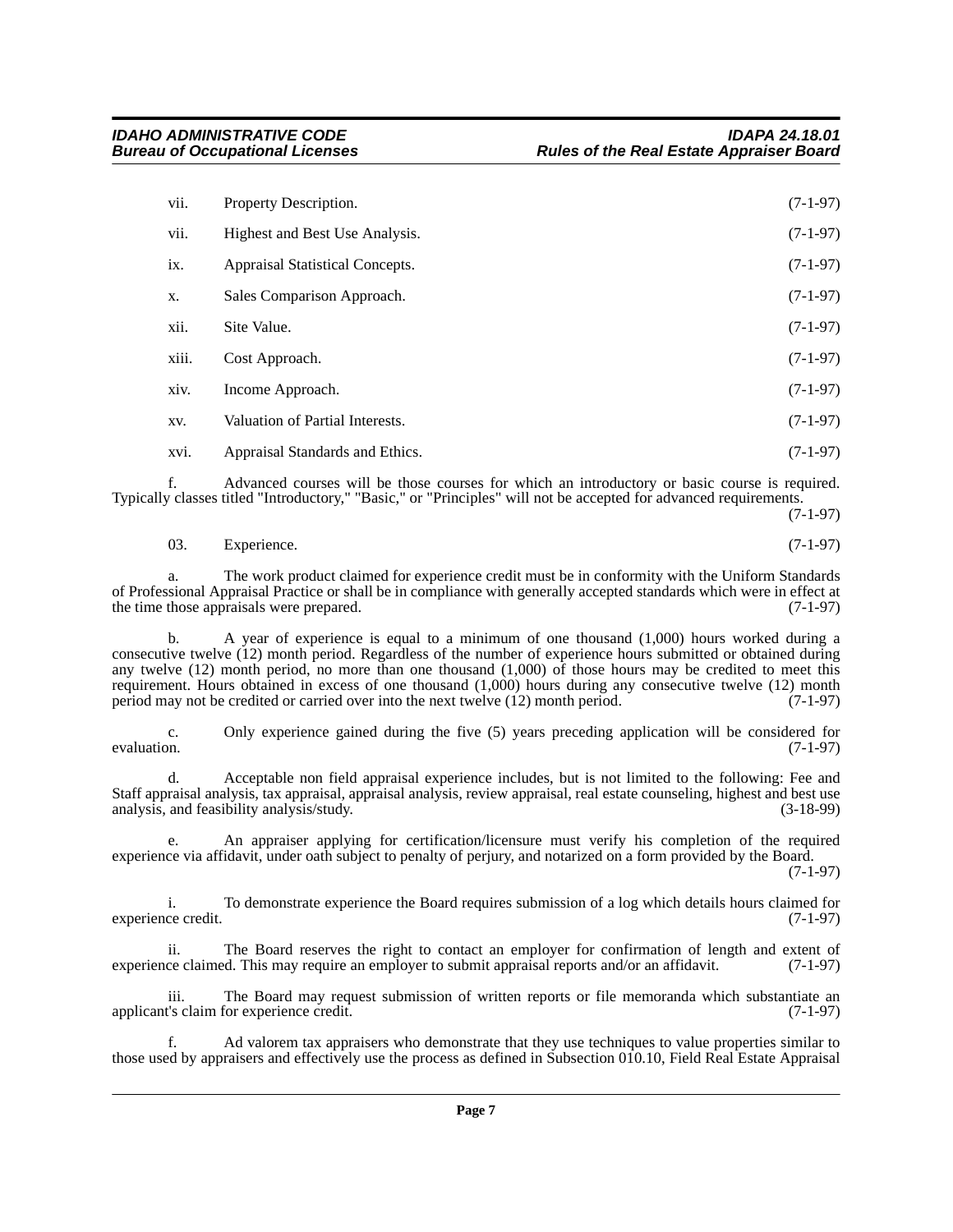#### *IDAHO ADMINISTRATIVE CODE IDAPA 24.18.01* **Rules of the Real Estate Appraiser Board**

Experience will receive experience credit. (7-1-97)

#### <span id="page-7-0"></span>**300. LICENSED RESIDENTIAL REAL ESTATE APPRAISER CLASSIFICATION APPRAISER QUALIFICATION CRITERIA (Rule 300).**

The state licensed residential real estate appraiser classification applies to the appraisal of residential real property consisting of one (1) to four (4) noncomplex residential units having a transaction value less than one million dollars  $(1,000,000)$  and complex one (1) to four (4) residential units having a transaction value less than two hundred fifty thousand dollars (\$250,000). Applicants must meet the following examination, education, and experience requirements in addition to complying with Section 299. Subsequent to being licensed, an individual must meet the continuing education requirement. (7-1-97)

01. Education. As a prerequisite to taking the examination for licensure as an Idaho Licensed Real Estate Appraiser, an applicant shall present evidence satisfactory to the board that he has successfully completed not less than ninety (90) classroom hours of courses in subjects related specifically to real estate appraisal approved by the board. Each applicant must have successfully completed not less than seventy (70) classroom hours of study related to those topics outlined under Subsection 299.02.e., the basic principles of real estate appraising. Not less than fifteen (15) and no more than twenty (20) classroom hours of studies within the last five (5) years specifically relating to the Uniform Standards of Professional Appraisal Practice, and Code of Ethics will be credited to the classroom hour requirement. (7-1-97)

02. Experience. Prerequisite to sit for the examination: Equivalent of two (2) years appraisal experience (see Subsection 299.03.b.). Experience documentation in the form of reports or file memoranda should be available to support the claim for experience. (7-1-97) available to support the claim for experience.

a. Of the required two thousand (2,000) hours, the applicant must accumulate a minimum of one thousand five hundred (1,500) hours from field real estate appraisal experience. The balance of five hundred (500) hours may include non field experience, refer to Subsection 299.03.c. (7-1-97) hours may include non field experience, refer to Subsection 299.03.c.

#### <span id="page-7-1"></span>**301. -- 349. (RESERVED).**

#### <span id="page-7-2"></span>**350. CERTIFIED RESIDENTIAL REAL ESTATE APPRAISER CLASSIFICATION APPRAISER QUALIFICATION CRITERIA (Rule 350).**

The State Certified Residential Real Estate Appraiser classification applies to the appraisal of residential properties of four (4) or less units without regard to transaction value or complexity. Applicants must meet the following examination, education, and experience requirements in addition to complying with Section 299. Subsequent to being certified an individual must meet the continuing education requirement. (7-1-97) certified an individual must meet the continuing education requirement.

01. Education. As a prerequisite to taking the examination for certification as an Idaho Certified Residential Real Estate Appraiser, an applicant shall present evidence satisfactory to the board that he has successfully completed not less than one hundred twenty (120) classroom hours of courses in subjects related to real estate appraisal approved by the board. Each applicant must have successfully completed not less than ninety (90) classroom hours of study related to those topics outlined under Subsection 299.02.e., the basic principles of real estate appraising and thirty (30) classroom hours of advanced residential or non-residential specialized courses relating to the topics specified at Subsection 299.02.e. Not less than fifteen (15) and no more than twenty (20) classroom hours of studies within the last five (5) years specifically relating to the Uniform Standards of Professional Appraisal<br>Practice, and Code of Ethics: will be credited to the classroom hour requirement. (7-1-97) Practice, and Code of Ethics; will be credited to the classroom hour requirement.

02. Experience. (3-18-99)

a. Prerequisite to sit for the examination: Equivalent of three (3) years appraisal experience (see Subsection 299.03.b.). Experience documentation in the form of reports or file memoranda should be available to support the claim for experience. (3-18-99)

b. The applicant must accumulate a minimum of two thousand five hundred (2,500) hours of real estate appraisal experience in not less than twenty-five (25) months. Two thousand (2,000) hours of the experience shall be from residential field appraisal experience. The balance of five hundred (500) hours may include non field experience, refer to Subsection 299.03.c. (3-18-99) experience, refer to Subsection 299.03.c.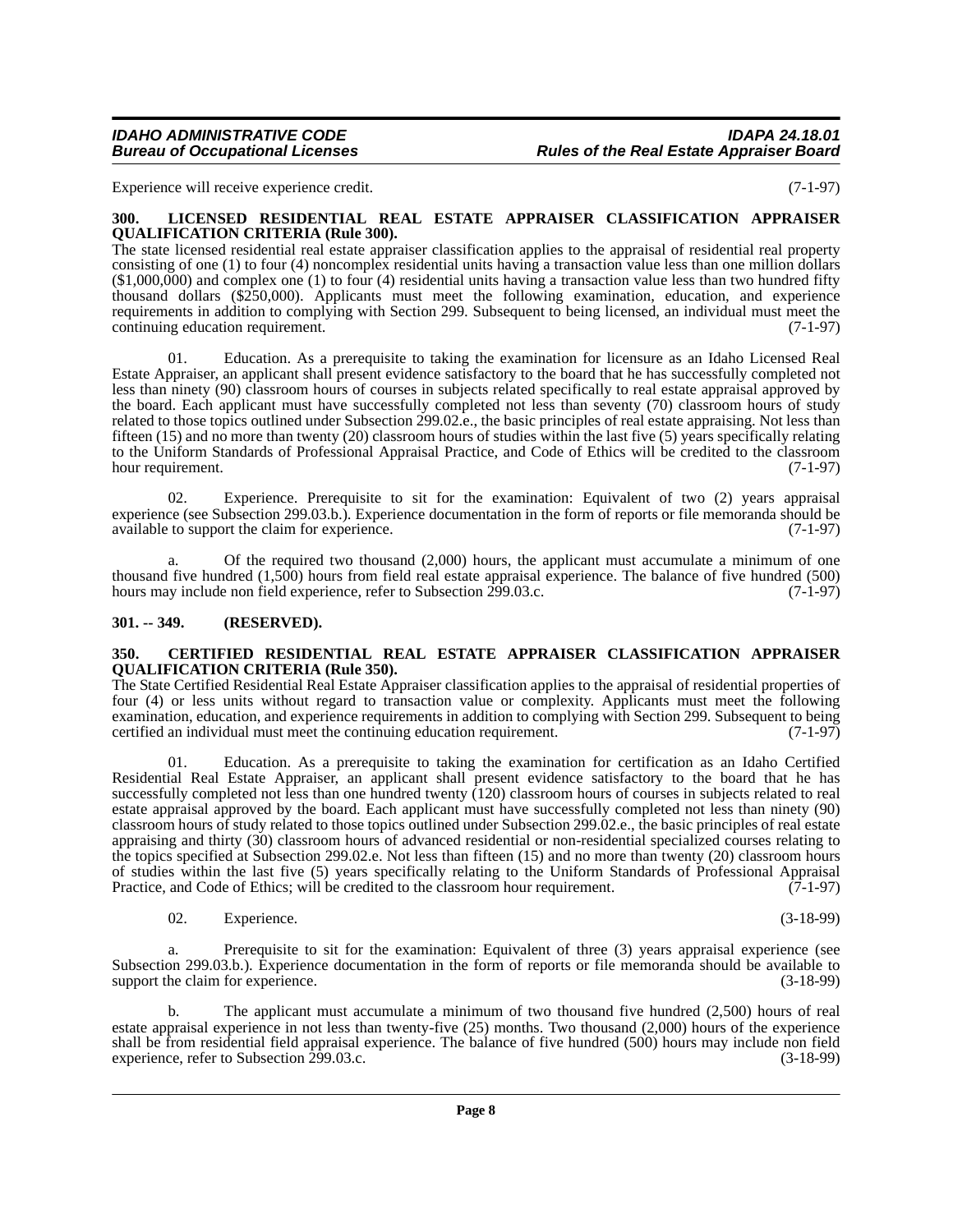#### <span id="page-8-0"></span>**351. -- 399. (RESERVED).**

#### <span id="page-8-1"></span>**400. CERTIFIED GENERAL REAL ESTATE APPRAISER CLASSIFICATION APPRAISER QUALIFICATION CRITERIA (RULE 400).**

The State Certified General Real Estate Appraiser classification applies to the appraisal of all types of real property. Applicants must meet the following examination, education, and experience requirements in addition to complying with Section 299. Subsequent to being certified, an individual must meet the continuing education requirement.

(7-1-97)

01. Education. As a prerequisite to taking the examination for certification as an Idaho State Certified General Real Estate Appraiser, an applicant shall present evidence satisfactory to the board that he/she has successfully completed not less than one hundred eighty (180) classroom hours of courses in subjects related specifically to real estate appraisal approved by the board. Each applicant must have successfully completed not less than one hundred sixty (160) classroom hours of study related to those topics outlined under Subsection 299.02.e. Not less than fifteen (15) and no more than twenty (20) classroom hours of studies within the last five (5) years specifically relating to the Uniform Standards of Professional Appraisal Practice, and Code of Ethics; and one hundred (100) classroom hours of advanced non residential specialized courses relating to the topics specified at Subsection 299.02.e. (7-1-97)

02. Experience. (3-18-99)

a. Prerequisite to sit for the examination. Equivalent of three (3) years appraisal experience (See Subsection 299.03.b.). Experience documentation in the form of reports or file memoranda should be available to support the claim for experience. support the claim for experience.

b. The applicant must accumulate a minimum of three thousand (3,000) hours of appraisal experience in not less than thirty (30) months. Two thousand (2,000) hours of the experience must be nonresidential field appraisal experience. The balance of one thousand  $(1,000)$  hours may be solely residential experience or can include up to five hundred  $(500)$  hours of nonfield experience as outlined in Subsection 299.03.c.  $(3-18-99)$ up to five hundred (500) hours of nonfield experience as outlined in Subsection 299.03.c.

#### <span id="page-8-2"></span>**401. CONTINUING EDUCATION (Rule 401).**

All certified/licensed appraisers must comply with the following continuing education requirements: (7-1-97)

01. Purpose Of Continuing Education. The purpose of continuing education is to ensure that the appraiser participates in a program that maintains and increases his skill, knowledge and competency in real estate appraising. (7-1-97) appraising. (7-1-97)

02. Hours Required. The equivalent of fifteen (15) classroom hours of instruction in courses or seminars for each year during the three (3) years during the period preceding the renewal is required. (For example, a three (3) year certification term would require forty-five (45) hours. These hours may be obtained any time during the three (3) year term.  $(7-1-97)$ three  $(3)$  year term.

a. A classroom hour is defined as fifty (50) minutes out of each sixty (60) minute segment. (7-1-93)

b. Credit toward the classroom hour requirement may be granted only where the length of the real offering is at least two  $(2)$  hours. educational offering is at least two  $(2)$  hours.

c. Credit for the classroom hour requirement may be obtained by accredited courses which have been approved by the appraisal members of The Appraisal Foundation. All other courses must have approval of the Board. (7-1-93)

d. Once every five (5) years an Idaho State Certified/Licensed Real Estate Appraiser will be required to attend fifteen (15) hours of a Uniform Standards of Professional Appraisal Practice course and receive a passing grade on a course examination. (7-1-97) grade on a course examination.

03. Credit For Appraisal Educational Processes And Programs. Continuing education credit may also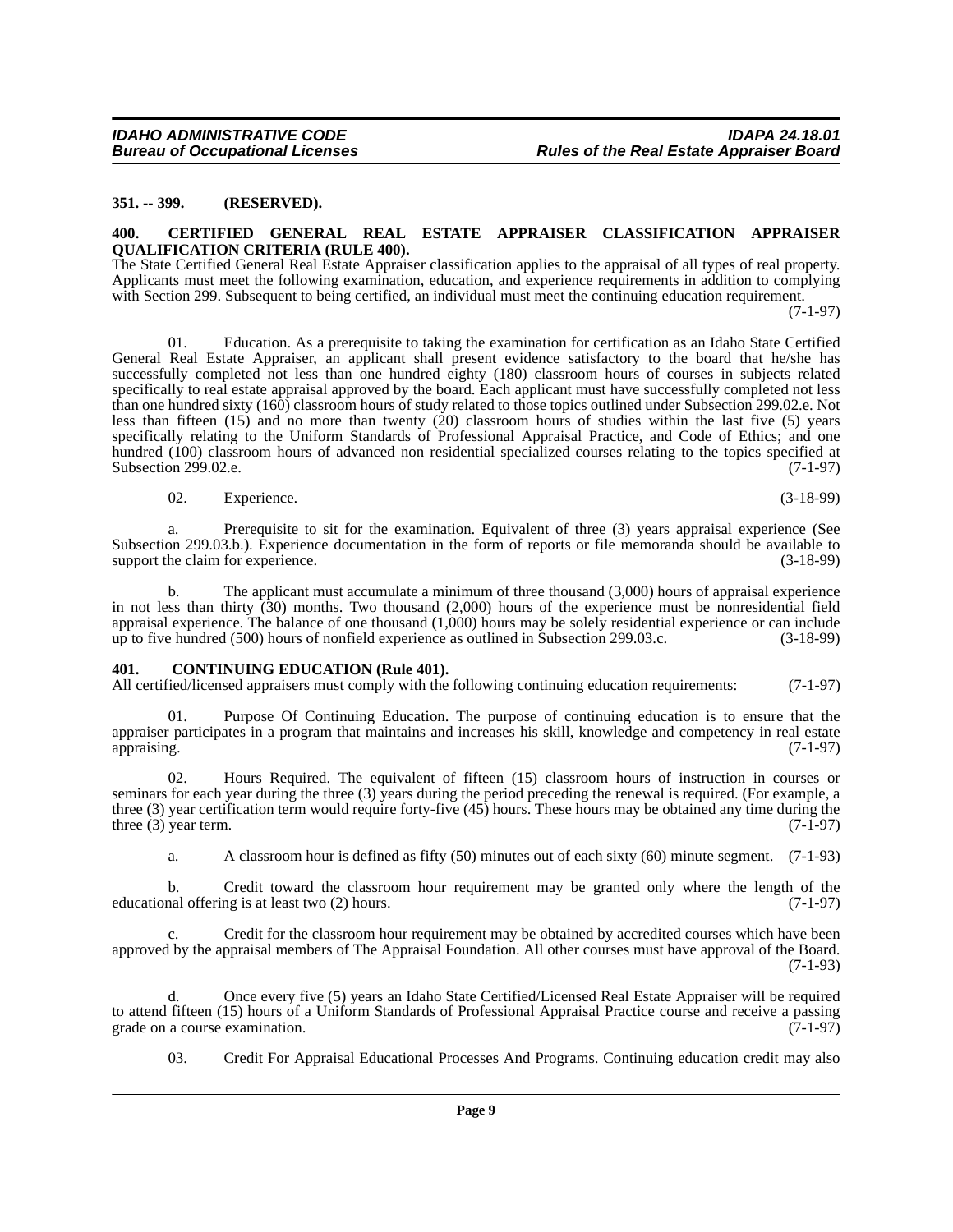be granted for participation, other than as a student, in appraisal educational processes and programs. Examples of activities for which credit may be granted are teaching, program development, authorship of textbooks, or similar activities which are determined to be equivalent to obtaining continuing education. (7-1-97)

04. Requirement When A Certificate/license Is Cancelled. For each year (less than five (5)) in which a license is lapsed, cancelled, or otherwise non-renewed, fifteen (15) hours of continuing education must be obtained<br>(3-18-99) (3-18-99) prior to reinstatement.

### <span id="page-9-0"></span>**402. -- 449. (RESERVED).**

#### <span id="page-9-1"></span>**450. RECIPROCITY (Rule 450).**

Applicant must comply with Section 54-4115, Idaho Code. (7-1-93)

01. File Application. File applications on forms provided by the Board. (7-1-93)

02. Submit Statement Verifying Certification/Licensure. Submit current notarized statement verifying ion/licensure in good standing in another state. (7-1-93) certification/licensure in good standing in another state.

03. Reciprocal License Issued. No reciprocal license will be issued where the applicant was originally in a state other than that upon which the reciprocity application is based.  $(7-1-97)$ licensed in a state other than that upon which the reciprocity application is based.

### <span id="page-9-2"></span>**451. -- 499. (RESERVED).**

#### <span id="page-9-3"></span>**500. TEMPORARY PRACTICE (Rule 500).**

01. Requirements For Issuance. A permit to temporarily practice may be issued to individuals coming to Idaho who are certified/licensed in another state and are either transferring to Idaho or have a temporary<br>assignment in Idaho. (7-1-93) assignment in Idaho.

02. Provide Proof Of Current Certification Or Licensure. Must provide proof of current certification or licensure in good standing in another state or meet the requirements as set forth in these rules, and comply with Section 54-4115(3), Idaho Code, regarding irrevocable consent. (7-1-93) Section  $54-4\overline{115(3)}$ , Idaho Code, regarding irrevocable consent.

03. Assignments And Length Of Time Permit Will Be Issued. Permit to temporarily practice will be issued on a per appraisal assignment basis for a period not to exceed six (6) months. A temporary permit may be extended one (1) time only. (3-18-99) extended one  $(1)$  time only.

### <span id="page-9-4"></span>**501. -- 524. (RESERVED).**

#### <span id="page-9-5"></span>**525. DISCIPLINE (Rule 525).**

01. Civil Fine. The Board may impose a civil fine not to exceed one thousand dollars (\$1,000) upon a licensed or certified real estate appraiser for each violation of Section 54-4107(1), Idaho Code. (3-18-99)

02. Costs And Fees. The Board may order a licensed or certified real estate appraiser to pay the costs and fees incurred by the Board in the investigation or prosecution of the licensee for violation of Section 54-4107(1),<br>(3-18-99) Idaho Code. (3-18-99)

#### <span id="page-9-6"></span>**526. -- 549. (RESERVED).**

#### <span id="page-9-7"></span>**550. LEGAL ADVICE (Rule 550).**

All legal advice shall be furnished the Board by the Office of the Attorney General of the state of Idaho or such legal advice may be furnished by private legal counsel with the approval of the Board and where the budget permits.

(7-1-93)

<span id="page-9-8"></span>**551. -- 599. (RESERVED).**